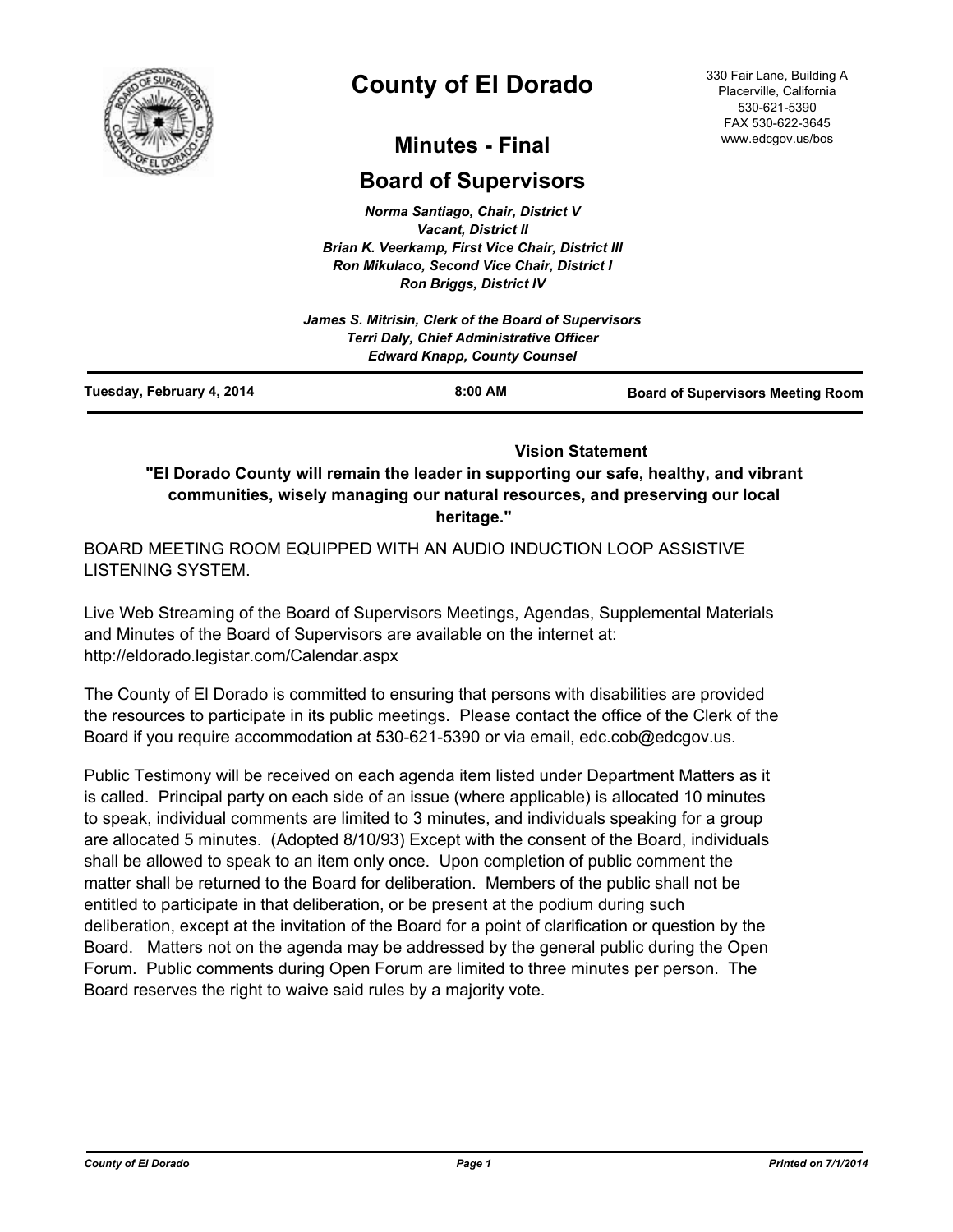#### **Board of Supervisors Minutes - Final February 4, 2014**

Materials related to an item on this Agenda submitted to the Board of Supervisors after distribution of the agenda packet are available for inspection during normal business hours in the public viewing packet located in the foyer of Building A, 330 Fair Lane, Placerville or in the Board Clerk's Office located at the same address. Such documents are also available on the Board of Supervisors' Meeting Agenda webpage subject to staff's ability to post the documents before the meeting.

The Board of Supervisors is concerned that written information submitted to the Board the day of the Board meeting may not receive the attention it deserves The Board Clerk cannot guarantee that any FAX, email, or mail received the day of the meeting will be delivered to the Board prior to action on the subject matter.

The Board meets simultaneously as the Board of Supervisors and the Board of Directors of the Air Quality Management District, In-Home Supportive Services, Public Housing Authority, Redevelopment Agency and other Special Districts.

For Purposes of the Brown Act § 54954.2 (a), the numbered items on this Agenda give a brief description of each item of business to be transacted or discussed. Recommendations of the staff, as shown, do not prevent the Board from taking other action.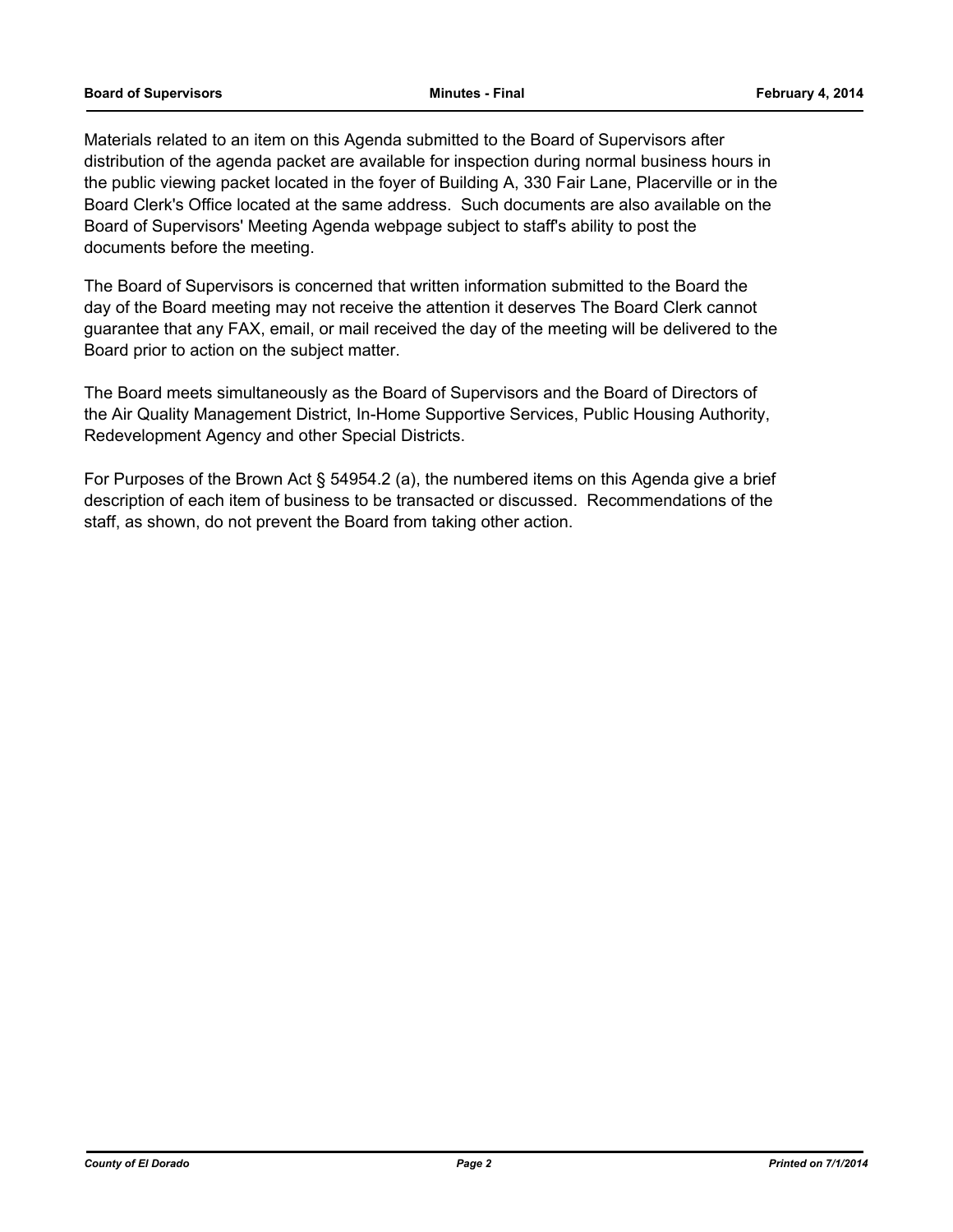#### **8:02 A.M. - CALLED TO ORDER AND RECESSED TO CLOSED SESSIONS**

- Supervisor Briggs, Supervisor Santiago, Supervisor Mikulaco and Supervisor Veerkamp **Present:** 4 -
- **Absent:** 1 Supervisor Nutting

#### **9:22 A.M. - RECONVENED TO OPEN SESSION AND CLOSED SESSION REPORTS**

Present: 5 - Supervisor Briggs, Supervisor Santiago, Supervisor Mikulaco, Supervisor Veerkamp and Supervisor Nutting

#### **INVOCATION AND PLEDGE OF ALLEGIANCE TO THE FLAG**

**Supervisor Nutting led the Pledge of Allegiance to the Flag. Supervisor Santiago gave the Invocation.**

#### **ADOPTION OF THE AGENDA AND APPROVAL OF CONSENT CALENDAR**

### **APPROVAL OF CONSENT CALENDAR 1**

**A motion was made by Supervisor Nutting, seconded by Supervisor Mikulaco to Adopt the Agenda and Approve Consent Calendar 1 pulling items 4 and 9. Items 16, 17, 18, 19 and 20 were added to Consent Calendar 1.**

**Yes:** 5 - Briggs, Santiago, Mikulaco, Veerkamp and Nutting

APPROVAL OF CONSENT CALENDAR 2

**A motion was made by Supervisor Mikulaco, seconded by Supervisor Veerkamp to Approve Consent Calendar 2 pulling item 13.**

**Yes:** 4 - Briggs, Santiago, Mikulaco and Veerkamp

The Board may make any necessary additions, deletions or corrections to the agenda including moving items to or from the Consent Calendar and adopt the agenda with one single vote. A Board member may request an item be removed from the Consent Calendar for discussion and possible action, and the item will be moved from Consent and heard as a separate item with Department Matters. Any member of the public may ask to address an item on the Consent Calendar prior to Board action.

#### [14-0252](http://eldorado.legistar.com/gateway.aspx?m=l&id=/matter.aspx?key=17735) OPEN FORUM

*Public Comment: M. Lane, S. Taylor, W. Nagel*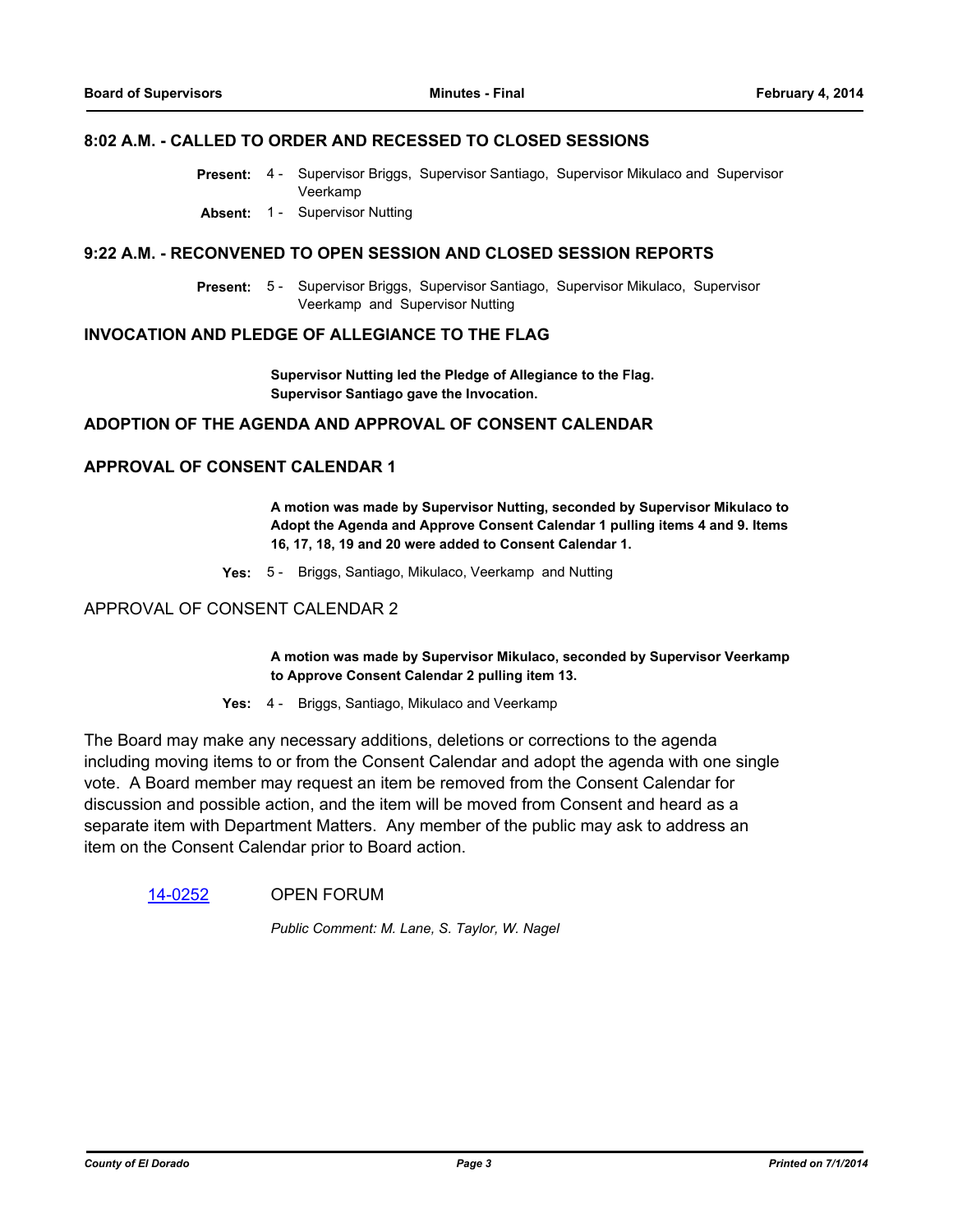# **CAO UPDATE**

**The Chief Administrative Officer wanted to invite everyone to the Placerville Library to experience the Touch the Past Kiosk. This is a local history electronic kiosk. By waving your hand over eight different topics, historical photos, video and narrative will be displayed. The topics are Gold Rush, Then and Now, Railroads, Logging, Recreation, Apples and Wine, Lake Tahoe and Museums. It is a portable kiosk and will go to all the branches and hopefully other locations within the County. The kiosk was made possible by a grant from the North Net Library System. The Chief Administrative Officer wanted to thank all those who worked on the kiosk.**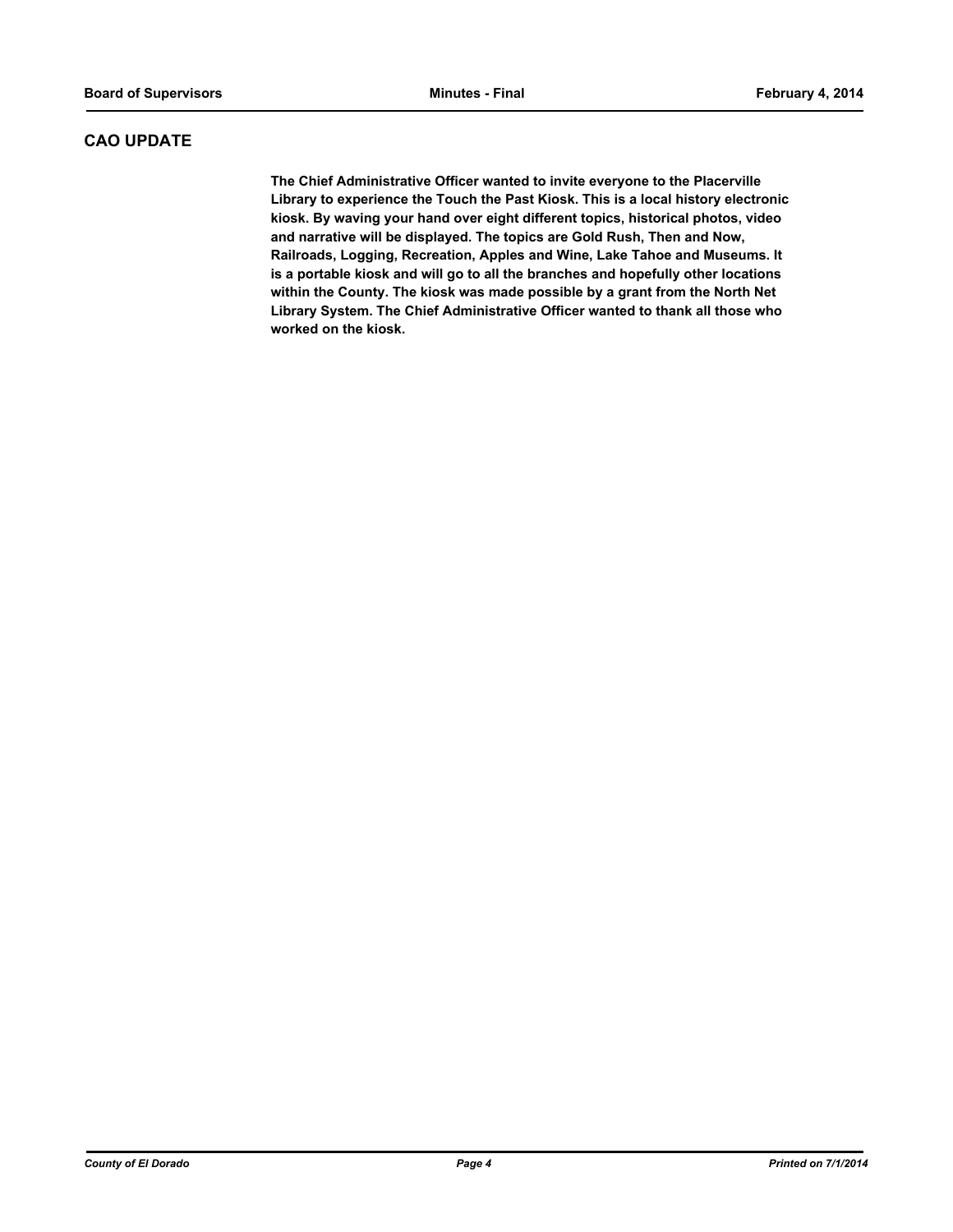#### **CONSENT CALENDAR 1**

**1.** [14-0185](http://eldorado.legistar.com/gateway.aspx?m=l&id=/matter.aspx?key=17670) Fair Manager recommending the Board approve and authorize the Chair to sign the 2014 El Dorado County Fair Budget with total operating expenses in the amount of \$1,086,539 as previously approved by the El Dorado County Fair Board of Directors at their December 4, 2013 meeting.

> **FUNDING**: No county funds are included in the Fair Association budget.

**This matter was Approved on Consent Calendar 1.**

**2.** [14-0130](http://eldorado.legistar.com/gateway.aspx?m=l&id=/matter.aspx?key=17613) Chief Administrative Office, Parks Division, recommending the Board approve Resolution **007-2014** for submittal of a Housing-Related Parks Grant application to the California Department of Housing and Community Development in an amount up to \$150,350 to provide additional funding resources to support parks and recreation projects that benefit the community and add to the quality of life in our county.

> **FUNDING:** State Proposition 1C Funds, the Housing and Emergency Shelter Trust Fund Act of 2006.

**Resolution 007-2014 was Adopted upon Approval of Consent Calendar 1.**

**3.** [14-0098](http://eldorado.legistar.com/gateway.aspx?m=l&id=/matter.aspx?key=17581) Chief Administrative Office, Risk Management Division, recommending the Board approve the Catastrophic Inmate Medical Insurance (CIMI) Program 2014 Insurance Proposal with a \$75,000 deductible and authorize the Assistant Chief Administrative Officer, or designee, to bind coverage for \$95,586 (\$22.25 per inmate per month) estimated annual premium effective February 1, 2014.

> **FUNDING:** County General Fund and AB109 Funds (No Federal Funds).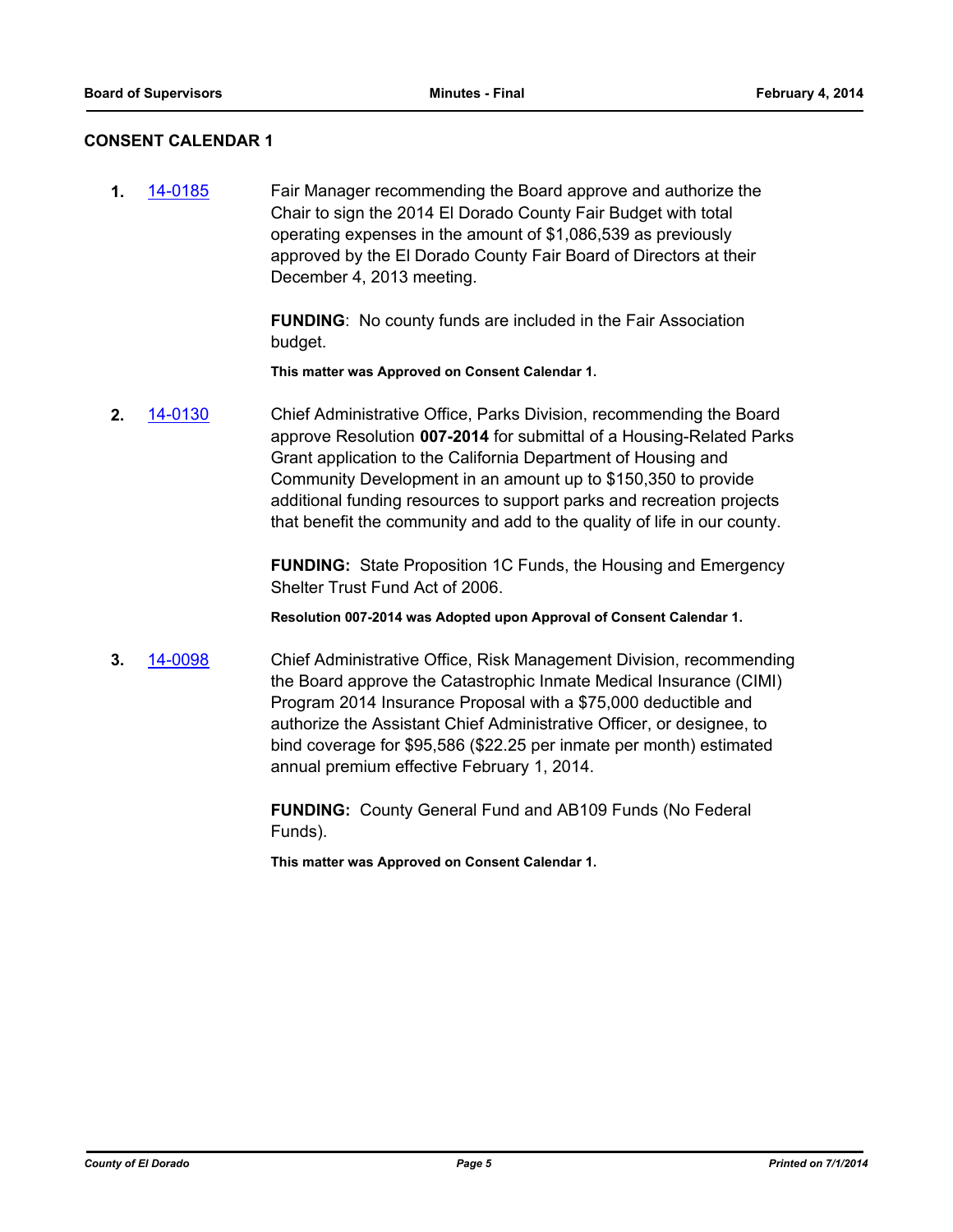| 4. | 12-0255 | Community Development Agency, Transportation Division,                  |
|----|---------|-------------------------------------------------------------------------|
|    |         | recommending the Board authorize Transportation to proceed with         |
|    |         | ordering and payment of title reports and certified appraisals to       |
|    |         | commence the acquisition process for the Diamond Springs Parkway -      |
|    |         | Phase 1A - SR-49 Realignment Project, CIP No. 72375, affecting          |
|    |         | portions of the following subject parcels:                              |
|    |         | 1) APN 051-250-13, Barry Brewer;                                        |
|    |         | 2) APN 054-342-38, Grado Equities II, A California LLC;                 |
|    |         | 3) APN 054-351-03, John and Amy McGillivray;                            |
|    |         | 4) APN 054-351-04, Gerald and Elisabeth Herrington, Trustees of the     |
|    |         | Herrington GL&EA Family Trust dated July 13, 2006;                      |
|    |         | 5) APN 054-351-05, Matthew and Jonalin McCollum;                        |
|    |         | 6) APN 054-351-07, Peter and Priscilla Petanovich;                      |
|    |         | 7) APN 054-351-14, Denise Hayes;                                        |
|    |         | 8) APN 054-351-15, Earl and Beverly Case, Trustees of the Case          |
|    |         | Family Revocable Trust dated June 22, 2004;                             |
|    |         | 9) APN 054-351-18, Edward Quijada;                                      |
|    |         | 10) APN 054-351-27, Pliny Oliver;                                       |
|    |         | 11) APN 054-351-28, Lee and Patsy Whitlock, Trustees of the Whitlock    |
|    |         | Revocable Trust of February 6, 2002;                                    |
|    |         | 12) APN 054-351-32, Manuel, Maria, and Cynthia Salazar;                 |
|    |         | 13) APN 054-411-46, Jane Hamilton, Surviving Trustee of the Hamilton    |
|    |         | L&J Family Revocable Trust dated May 10, 1995, Shirley Lumsden,         |
|    |         | Surviving Trustee of the Lumsden Exempt Trust dated January 19,         |
|    |         | 1995, Shirly Richards, Surviving Trustee of the Richards Survivor Trust |
|    |         | a March 2, 1992 Trust, and Phillip Morton; and                          |
|    |         | 14) APN 097-010-01, Wendell Ward, Pamela Alexander, Larry Ward,         |
|    |         | and Peggy Rhea, Trustees of the Ward SA&HN Trust of September           |
|    |         | 11, 1989.                                                               |
|    |         |                                                                         |
|    |         | <b>FUNDING:</b> 2004 General Plan Traffic Impact Mitigation (TIM) Fees  |

**FUNDING:** 2004 General Plan Traffic Impact Mitigation (TIM) Fees (2004 GP TIM Fees), Local Funds - Tribe, Master Circulation & Funding Plan Financing, Traffic Impact Mitigation Fee (West Slope) (No Federal Funds).

*Public Comment: L. Parlin, K. Payne, S. Taylor, W. Nagel*

**A motion was made by Supervisor Briggs, seconded by Supervisor Veerkamp to Approve this matter.**

**Yes:** 4 - Briggs, Santiago, Veerkamp and Nutting

**Noes:** 1 - Mikulaco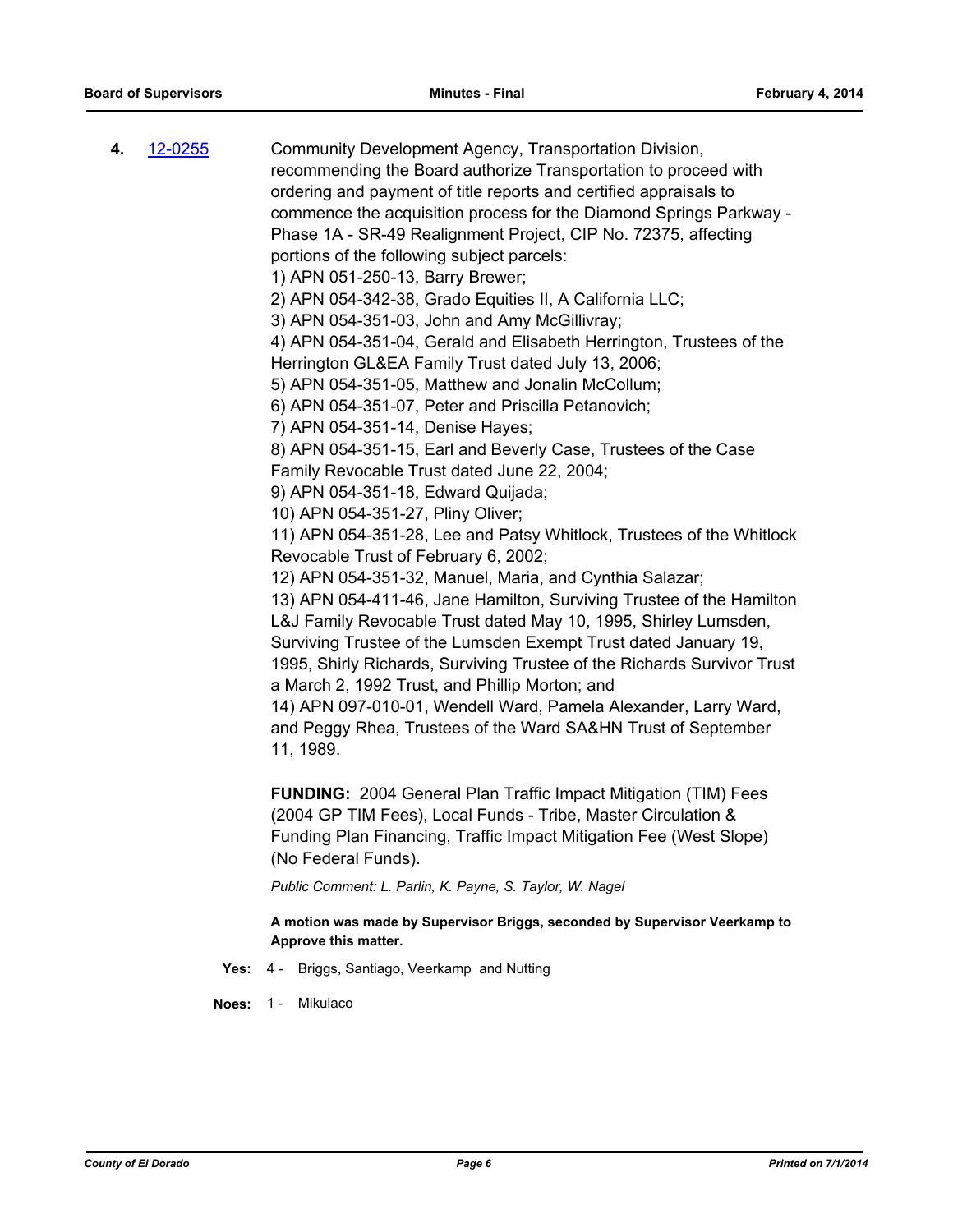**5.** [13-0202](http://eldorado.legistar.com/gateway.aspx?m=l&id=/matter.aspx?key=16090) Community Development Agency, Transportation Division, recommending the Board consider the following: 1) Approve and authorize the Chair to sign Amendment 2 to West Valley Village Subdivision Improvement Agreement 07-1457 for **Unit 6A** extending the performance period to February 7, 2014; 2) Direct staff to prepare Amendment 3 to extend the performance period to February 4, 2015; and 3) Approve and authorize the Chair to sign Amendment 3 following preparation by the Transportation Division, execution by the Owner, and review and approval by County Counsel and Risk Management.

**FUNDING:** Developer Funds (no Federal Funds).

**This matter was Approved on Consent Calendar 1.**

**6.** [13-0204](http://eldorado.legistar.com/gateway.aspx?m=l&id=/matter.aspx?key=16092) Community Development Agency, Transportation Division, recommending the Board consider the following: 1) Approve and authorize the Chair to sign Amendment 2 to West Valley Village Subdivision Improvement Agreement 07-1495 for **Unit 6C** extending the performance period to February 7, 2014; 2) Direct staff to prepare Amendment 3 to extend the performance period extended to February 4, 2015; and 3) Approve and Authorize the Chair to sign Amendment 3 following preparation by the Transportation Division, execution by the Owner, and review and approval by County Counsel and Risk Management.

**FUNDING:** Developer Funds (no Federal Funds).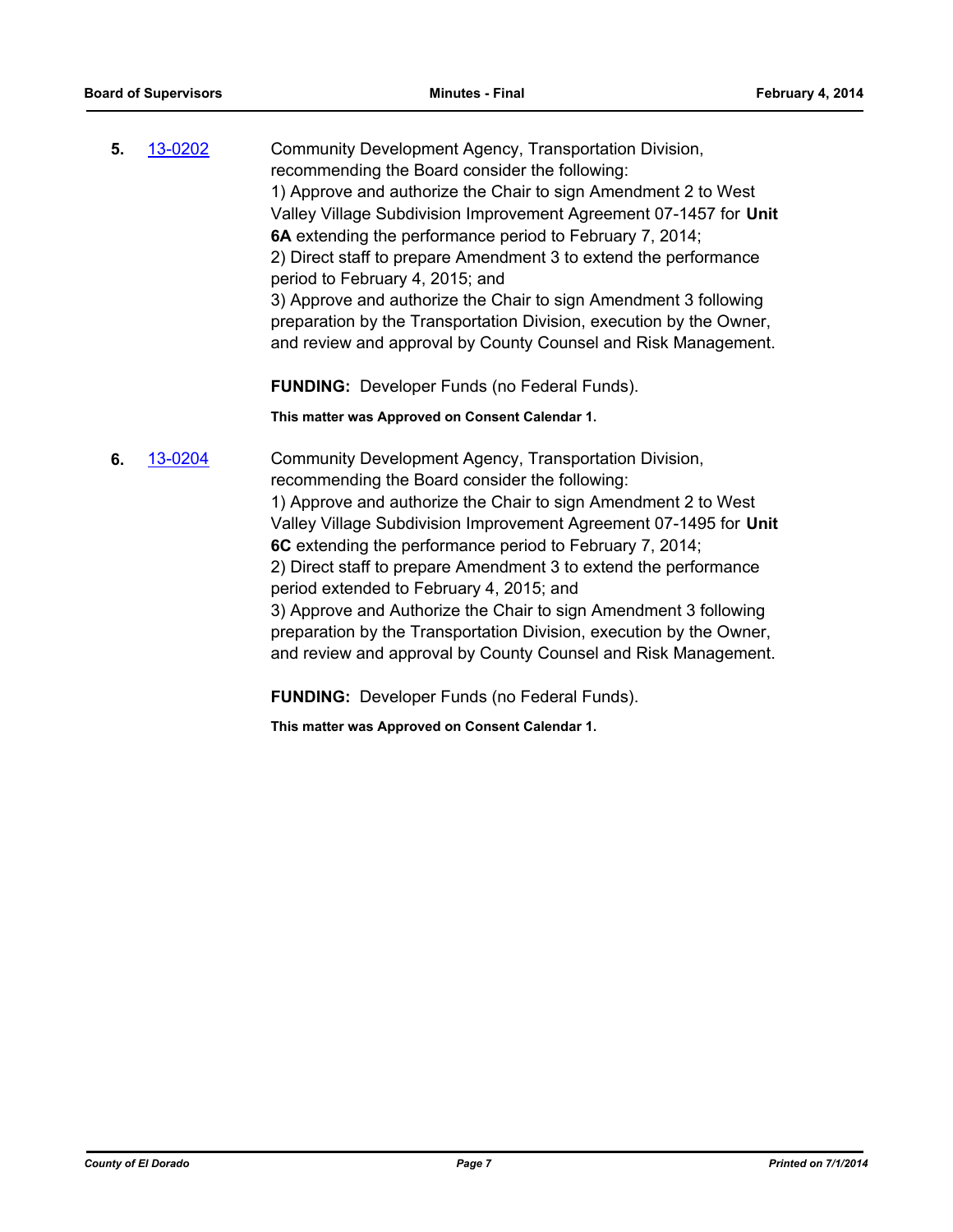**7.** [14-0128](http://eldorado.legistar.com/gateway.aspx?m=l&id=/matter.aspx?key=17611) Community Development Agency, Transportation Division, recommending the Board consider the following: 1) Make findings in accordance with Chapter 3.13, Section 3.13.030 of the County ordinance that there are specialty skills required for this work that are not expressly identified in County classifications and is not sufficient to warrant the addition of permanent staff; therefore, engage an independent contractor in preparing a Subsequent Environmental Impact Report for the Silver Springs Parkway to Bass Lake Road (south segment), CIP No. 76108; and 2) Approve and authorize the Chair to sign Agreement for Services No. 327-S1411 with Benchmark Land Use, Inc., doing business as Benchmark Resources, in the not-to-exceed amount of \$213,898 for a term to become effective upon execution by both parties and expiring upon completion and County acceptance of the Final Subsequent Environmental Impact Report for the Silver Springs Parkway to Bass Lake Road (south segment).

> **FUNDING:** Funding for this Agreement will be provided by the 2004 GP Traffic Impact Mitigation fund fees (No Federal Funds).

**This matter was Approved on Consent Calendar 1.**

**8.** [14-0145](http://eldorado.legistar.com/gateway.aspx?m=l&id=/matter.aspx?key=17628) Community Development Agency, Transportation Division, recommending the Board receive and file information on the traffic study conducted on Elf Wood Lane concerning the traffic impacts from Ponderosa High School and a project approved for recommendation to the Board by the Traffic Advisory Committee (TAC) at its meeting on October 17, 2013. The proposed project will provide traffic improvements to address impacts related to Ponderosa High School traffic. The project includes improving the existing median and providing traffic signage at the school parking lot entrance on Ponderosa Road that precludes inbound through traffic from Mineshaft Lane.

**FUNDING:** Road Fund (No Federal Funds).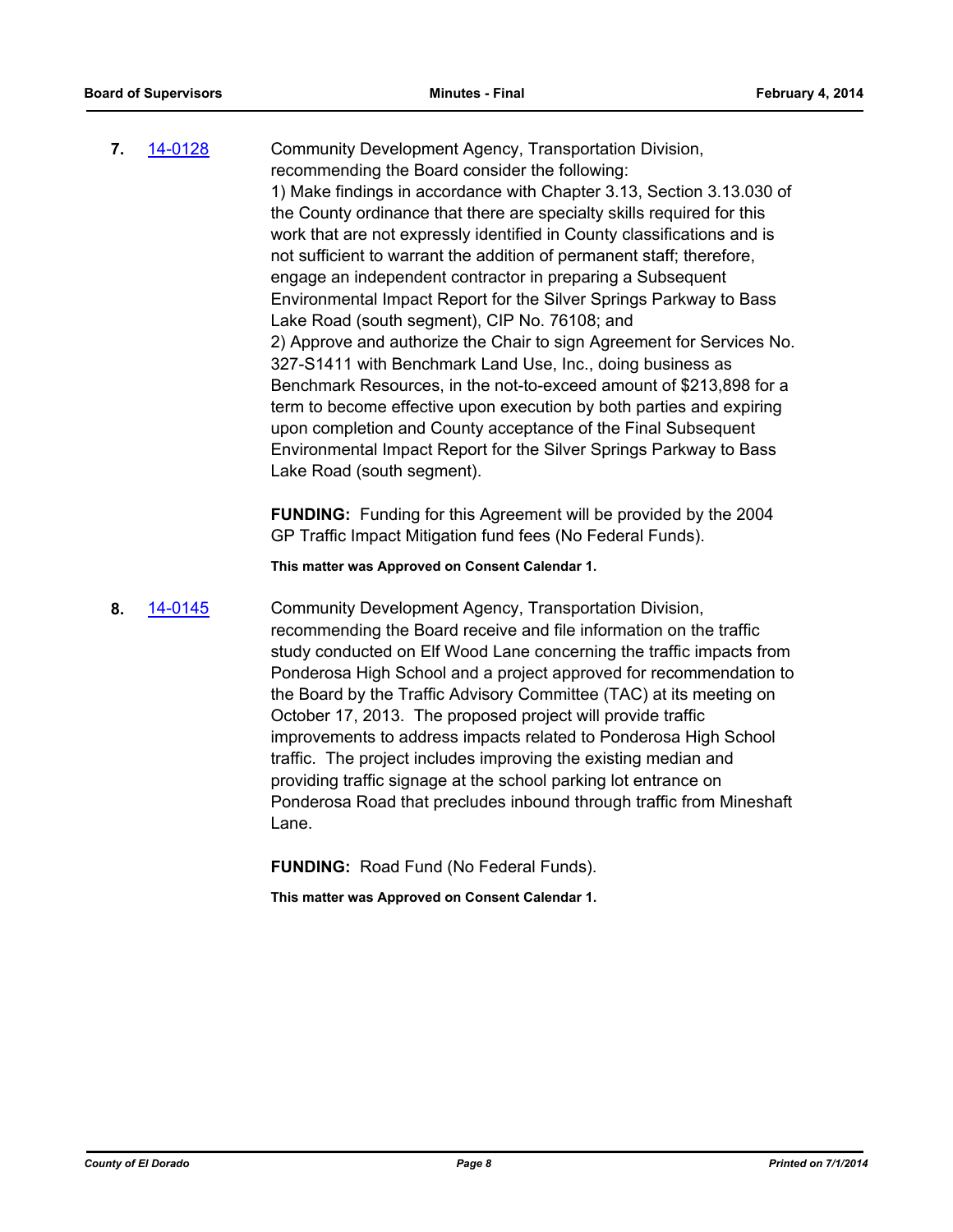**9.** [13-1194](http://eldorado.legistar.com/gateway.aspx?m=l&id=/matter.aspx?key=17090) Community Development Agency, Transportation Division, recommending the Board consider the following: 1) Make findings pursuant to Ordinance Code 3.13.030 that there are special skills and qualifications required for the work performed under this Agreement that are not expressly identified in County job classifications and that the ongoing aggregate of the work to be performed is not sufficient to warrant the addition of permanent staff; and 2) Authorize the Chair to sign Agreement for Services 225-S1411 with Mark Thomas & Company, Inc. in an amount not to exceed \$250,000

for a term of three years or upon completion of all issued Task Orders, whichever is later, to provide as-needed design support services pertaining to the Diamond Springs Parkway Project, CIP No. 72375 and 72334. (Cont. 01/28/14, Item 7)

Staff has met with the El Dorado County Employees Association, Local #1, regarding overall use of contracted services on an as-needed basis and they expressed no objections to proceeding with this Agreement.

**FUNDING:** 2004 General Plan Traffic Impact Mitigation Fee Program (TIM), the Missouri Flat Master Circulation and Funding Plan (MC&FP), West Slope Impact Mitigation Fee Program, and Local Tribe Funds (No Federal Funds).

*Public Comment: L. Parlin, K. Payne, S. Taylor, W. Nagel*

**A motion was made by Supervisor Briggs, seconded by Supervisor Veerkamp to Approve this matter.**

- **Yes:** 4 Briggs, Santiago, Veerkamp and Nutting
- **Noes:** 1 Mikulaco
- **10.** [14-0049](http://eldorado.legistar.com/gateway.aspx?m=l&id=/matter.aspx?key=17530) Health and Human Services Agency recommending the Board approve and authorize the chair to sign thank you letters in recognition of the efforts of Jaime Briseno, owner of Royal Six Tattoos; and Kelley Rogers, owner of Hangtown Skate Shop for organizing holiday toy drives, and Tricia Longpre, representative for Women in for Fun Friendship Service (WIFFS), for organizing a holiday pajama drive to benefit children in need served by Child Welfare Services.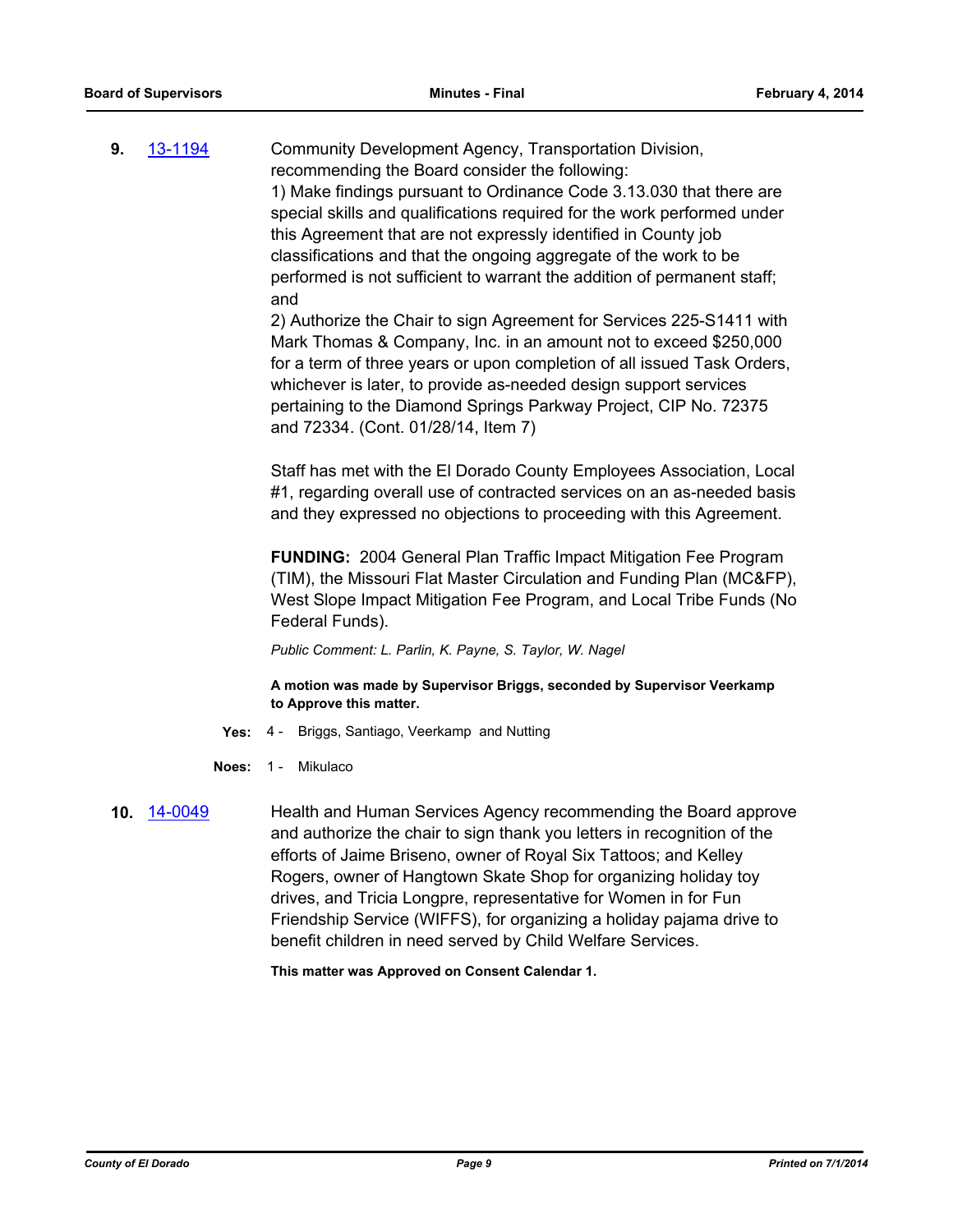**11.** [14-0068](http://eldorado.legistar.com/gateway.aspx?m=l&id=/matter.aspx?key=17549) Health and Human Services Agency, Community Services Division, recommending the Board consider the following: 1) Approve the El Dorado County Commission on Aging, Advisory Council's request for a webhosting and web domain subscription with StartLogic to support the Commission on Aging's website, www.2nd50yrs.org. The subscription shall commence upon Board approval, has an initial term of two years in the amount of \$117.87 per year, and automatically renews annually, in perpetuity, until terminated by either party; 2) Authorize the Purchasing Agent to execute a Blanket Purchase Order for the webhosting and web domain purchase; and

3) Authorize the Purchasing Agent to execute future Blanket Purchase Orders for the Commission on Aging's webhosting and web domain purchases, contingent upon Board of Supervisors funding approval and County Counsel and Risk Management approval of the terms and conditions.

**FUNDING:** General Fund - Community Services Division Aging Programs, Commission on Aging.

**This matter was Approved on Consent Calendar 1.**

**12.** [14-0142](http://eldorado.legistar.com/gateway.aspx?m=l&id=/matter.aspx?key=17625) Sheriff's Department recommending the Board approve and authorize the Chairman to sign the perpetual Maintenance Agreement No. 184-O1410 with NEC Corporation of America for maintenance of a Latent Finger Print Reader for the term August 5, 2013 to August 4, 2014 in the amount of \$3,708 plus special maintenance service charges on an as needed basis.

**FUNDING:** FY 2013/14 Cal-ID Remote Access Network funds.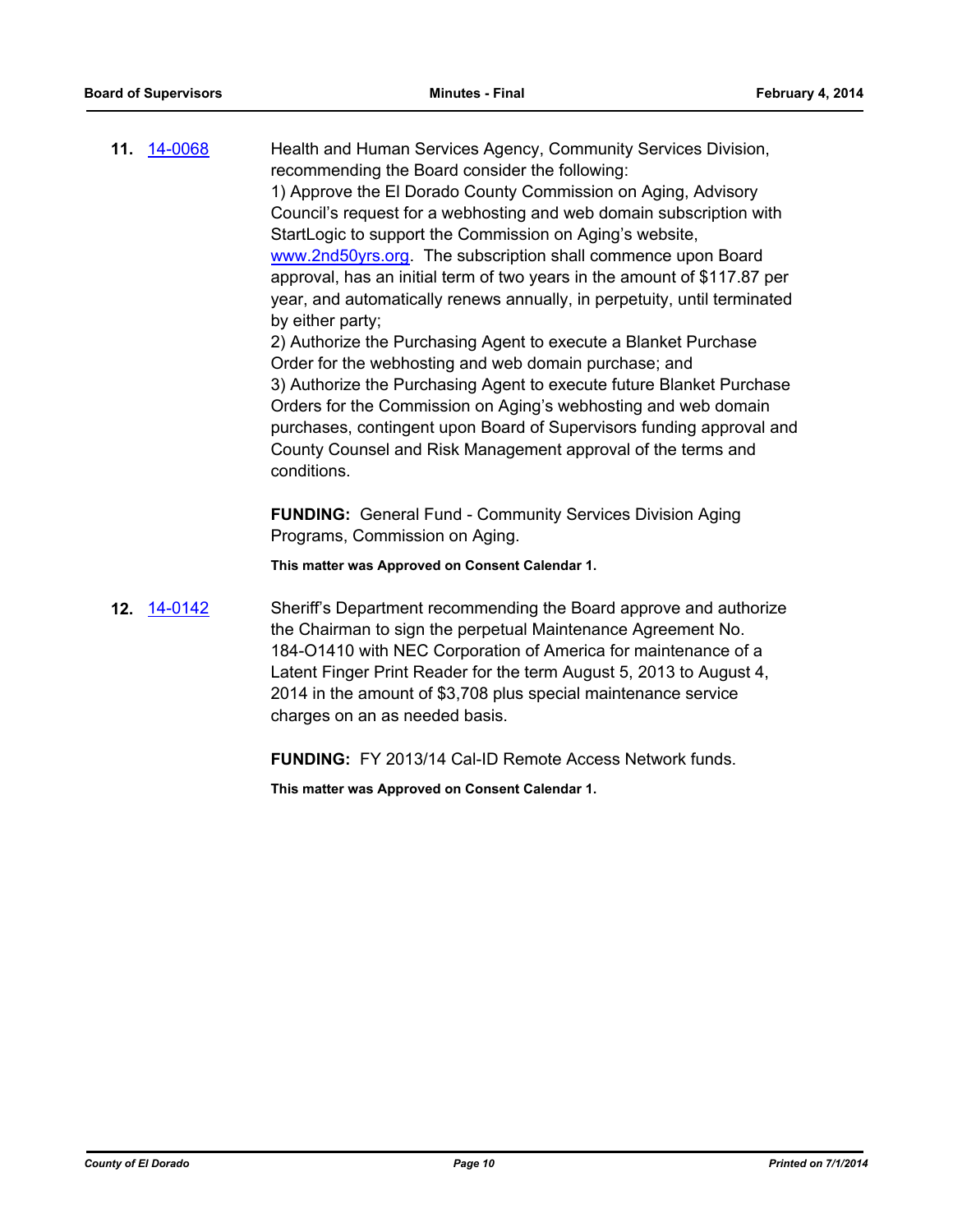#### **CONSENT CALENDAR 2 (Supervisor Nutting did not participate)**

**13.** [14-0227](http://eldorado.legistar.com/gateway.aspx?m=l&id=/matter.aspx?key=17712) Clerk of the Board recommending the Board approve the Minutes for the special meeting of the Board of Supervisors on January 27, 2014 and the regular meeting of the Board of Supervisors on January 28, 2014.

*Public Comment: M. Lane*

**A motion was made by Supervisor Mikulaco, seconded by Supervisor Veerkamp to Approve this matter.**

**Yes:** 4 - Briggs, Santiago, Mikulaco and Veerkamp

**END CONSENT CALENDAR**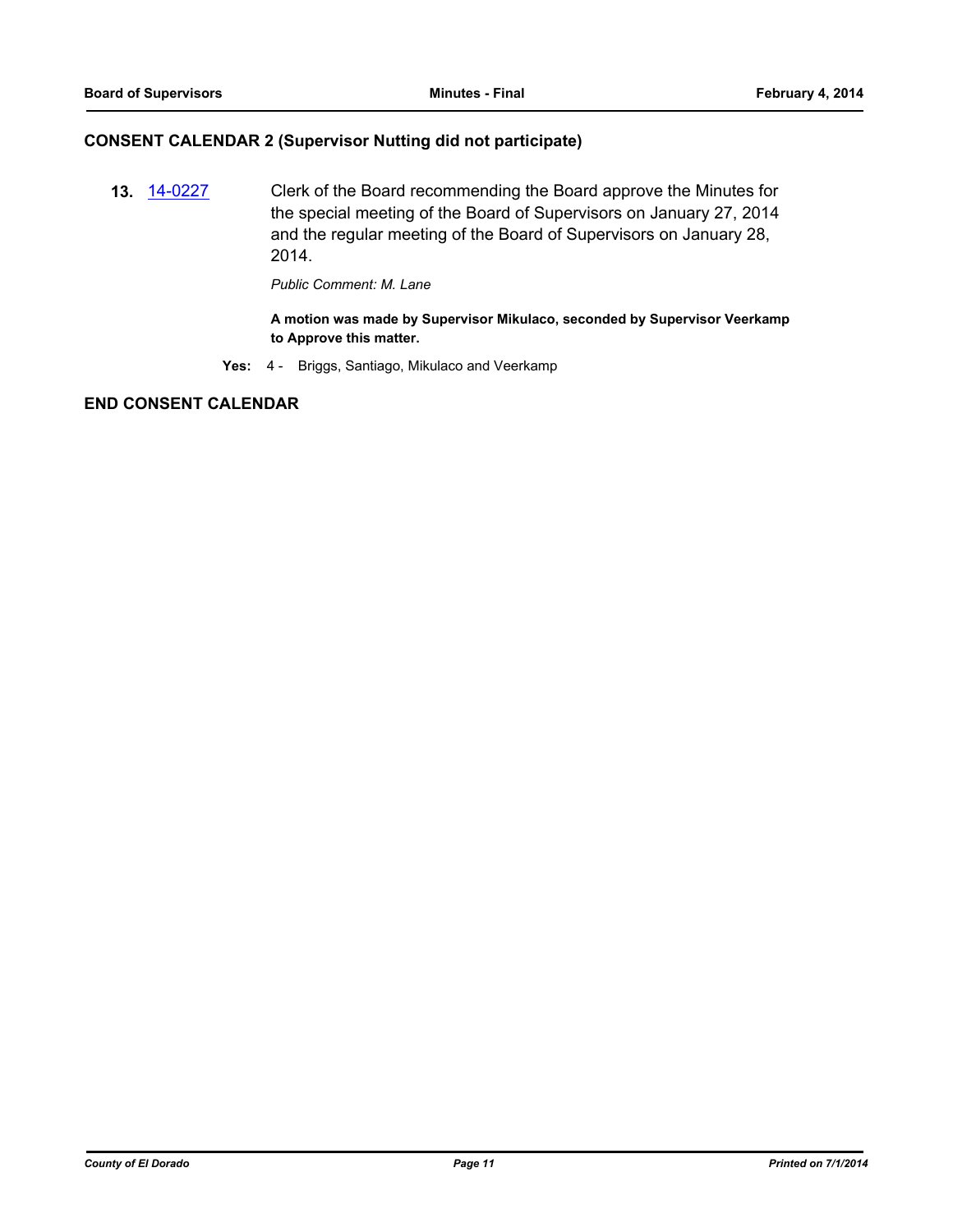#### **10:00 A.M. - TIME ALLOCATION**

**14. 14-0108** Chief Administrative Office, Parks Division, recommending the Board consider the following: 1) Receive the 2013 Annual Report on the Rubicon Trail; 2) Receive an annual report on road closures in 2013 (Refer 2/12/13, Item 17, File 13-0119); and

3) Receive and approve an update on the Soup Bowl segment of the Rubicon Trail (Refer 1/26/2010, Item 25, File 10-0049)

*Public Comment: J. Arnz*

**A motion was made by Supervisor Nutting, seconded by Supervisor Veerkamp to Approve in concept and bring back on February 11, 2014 on the Consent Calendar the following:**

**1) Receive the 2013 Annual Report on the Rubicon Trail;**

**2) Receive an annual report on road closures in 2013 (Refer 2/12/13, Item 17, File 13-0119); and**

**3) Receive and approve an update on the Soup Bowl segment of the Rubicon Trail (Refer 1/26/10, Item 25, File 10-0049).**

- **Yes:** 5 Briggs, Santiago, Mikulaco, Veerkamp and Nutting
- **15.** [14-0143](http://eldorado.legistar.com/gateway.aspx?m=l&id=/matter.aspx?key=17626) Supervisor Briggs recommending the Board:

1) Review the 2013 Auburn Lake Trails Community Wildfire Protection Plan (CWPP);

2) Discuss and provide direction regarding the request submitted by the Auburn Lake Trails Fire Safety and Improvement Council for Supervisor Briggs to accept and sign-off on the 2013 CWPP; and, 3) Consider providing direction to staff on the development of a County Policy that will provide guidance and determine a process to review and consider similar requests for community planning documents.

*Public Comment: W. Nagel*

**A motion was made by Supervisor Veerkamp, seconded by Supervisor Briggs, to Approve this matter and authorize the Chair to sign the Community Wildlife Protection Plan.**

**Yes:** 5 - Briggs, Santiago, Mikulaco, Veerkamp and Nutting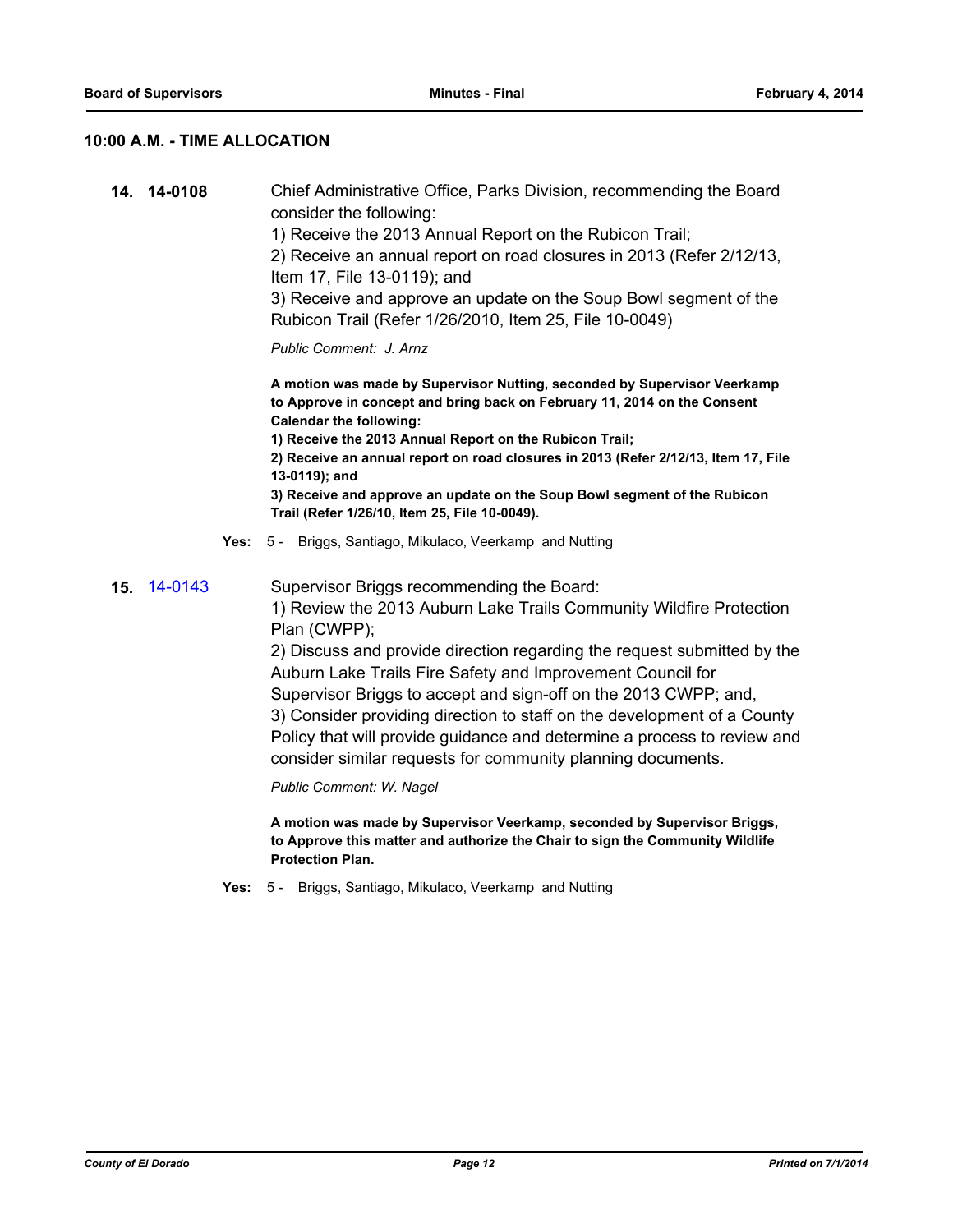# **DEPARTMENT MATTERS**

| 16. 14-0146        | Auditor-Controller recommending the Board authorize the<br>Auditor-Controller to:<br>1) Disburse excess proceeds for the Assessor's Parcel Numbers and<br>dollar amounts shown on the attached list; and<br>2) Notify all valid claimants of the Boards action(s) and disburse<br>proceeds determined by the Board.                      |
|--------------------|------------------------------------------------------------------------------------------------------------------------------------------------------------------------------------------------------------------------------------------------------------------------------------------------------------------------------------------|
|                    | This matter was Approved on Consent Calendar 1.                                                                                                                                                                                                                                                                                          |
| <b>17.</b> 14-0147 | Auditor-Controller recommending the Board authorize the<br>Auditor-Controller to:<br>1) Dispurse excess proceeds for APN 033-306-03-100 in the amount of<br>\$18,017.58 to Arlene Yew and Nelson C. Yew; and<br>2) Notify all valid claimants of the Board's action(s) and disburse<br>proceeds as determined by the Board.              |
|                    | This matter was Approved on Consent Calendar 1.                                                                                                                                                                                                                                                                                          |
| 18. 14-0148        | Auditor-Controller recommending the Board authorize the<br>Auditor-Controller to:<br>1) Disburse excess proceeds for APN 501-017-50-100 in the amount of<br>\$274.31 to Richard Toomey and Deborah Toomey; and<br>2) Notify all valid claimants of the Board's action(s) and disburse                                                    |
|                    | proceeds as determined by the Board.                                                                                                                                                                                                                                                                                                     |
|                    | This matter was Approved on Consent Calendar 1.                                                                                                                                                                                                                                                                                          |
| <b>19.</b> 14-0149 | Auditor-Controller recommending the Board authorize the<br>Auditor-Controller to:<br>1) Disburse excess proceeds for APN 500-102-22-100 in the amount of<br>\$164.23 to Tahoe Beach and Ski Club Owners Association, and \$0.00<br>to Perlita A. Petersen; and<br>2) Notify all valid claimants of the Board's action(s) and disburse    |
|                    | proceeds as determined by the Board.                                                                                                                                                                                                                                                                                                     |
|                    | This matter was Approved on Consent Calendar 1.                                                                                                                                                                                                                                                                                          |
| 20. <u>14-0151</u> | Auditor-Controller recommending the Board authorize the<br>Auditor-Controller to:<br>1) Disburse excess proceeds for APN 500-102-97-200 in the amount of<br>\$142.33 to the State of California, Franchise Tax Board; and<br>2) Notify all valid claimants of the Board's action(s) and disburse<br>proceeds as determined by the Board. |
|                    | This matter was Approved on Consent Calendar 1.                                                                                                                                                                                                                                                                                          |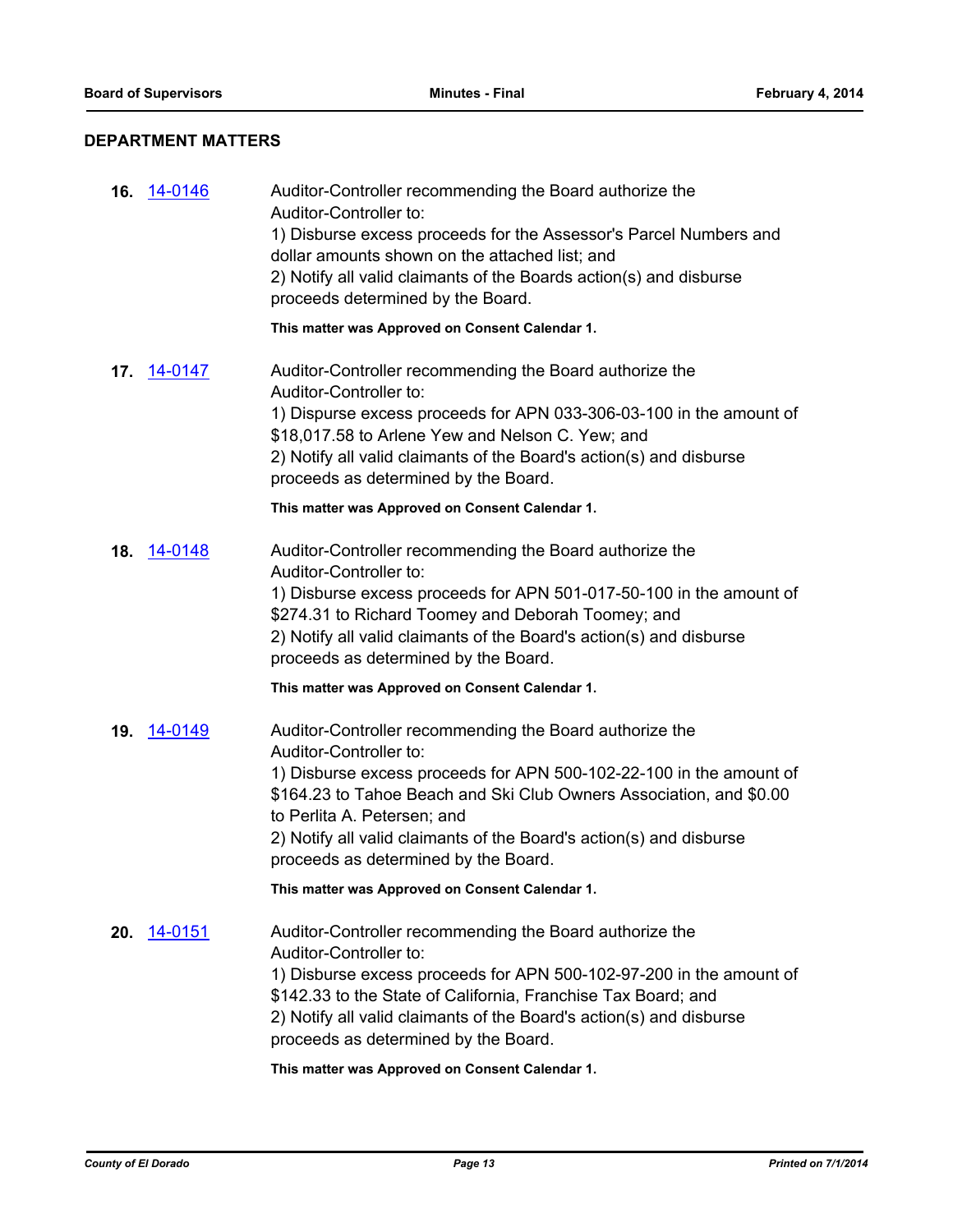**21.** [13-1563](http://eldorado.legistar.com/gateway.aspx?m=l&id=/matter.aspx?key=17462) Chief Administrative Office recommending the Board receive an update from the Economic Development Strategic Investment Team providing a progress report on current approaches, challenges, questions, data collection and options to reducing the Traffic Impact Mitigation Fee to stimulate business activity and request that this item be continued until March 18, 2014 to allow the team time to complete a report of findings. (Est. Time: 10 Min.)

> **FUNDING:** Except for staff time, there is no funding associated with the cost of the report at this time.

**A motion was made by Supervisor Briggs, seconded by Supervisor Veerkamp to continue this matter to March 18, 2014.**

- **Yes:** 5 Briggs, Santiago, Mikulaco, Veerkamp and Nutting
- **22.** [14-0219](http://eldorado.legistar.com/gateway.aspx?m=l&id=/matter.aspx?key=17704) Chief Administrative Office recommending the Board receive an update on the FY 2014-15 budget process and provide direction to Departments regarding guiding principles for FY 2014-15 budget development.

**A motion was made by Supervisor Briggs, seconded by Supervisor Veerkamp to continue this matter to February 11, 2014.**

**Yes:** 5 - Briggs, Santiago, Mikulaco, Veerkamp and Nutting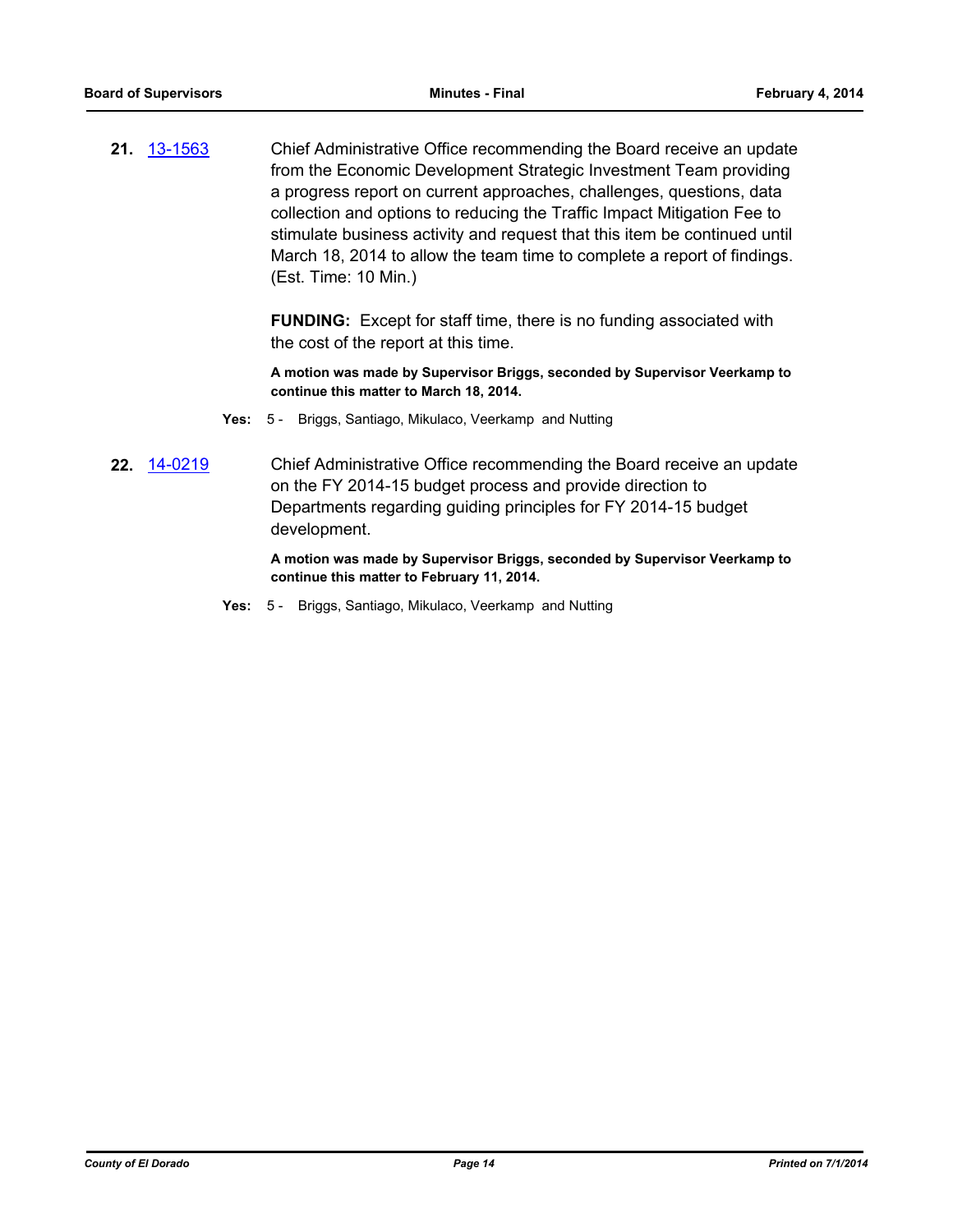#### **2:00 P.M. - TIME ALLOCATION 1**

**23.** [13-0981](http://eldorado.legistar.com/gateway.aspx?m=l&id=/matter.aspx?key=16875) Hearing to consider adoption of Resolution **008-2014** to create an Underground Utility District as part of the Diamond Springs Parkway Project. (Est. Time: 5 Min.)

> **FUNDING:** 2004 General Plan Traffic Impact Mitigation Fee Program (TIM), the Missouri Flat Master Circulation and Funding Plan (MC&FP), West Slope Impact Mitigation Fee Program (TIM), Local Tribe Funds, Electrical Rule 20A Underground Utility Funds (PG&E), Telecommunication Rule 32A.1 Tariff Funds (AT&T), and Underground District Reimbursement Funds from Comcast (No Federal Funds).

*Public Comment: K. McCoy, L. Parlin, S. Taylor, K. Payne*

**A motion was made by Supervisor Briggs, seconded by Supervisor Veerkamp to Adopt Resolution 008-2014.**

- **Yes:** 4 Briggs, Santiago, Veerkamp and Nutting
- **Noes:** 1 Mikulaco

#### **2:00 P.M. - TIME ALLOCATION 2 (Supervisor Nutting did not participate)**

**24.** [13-0217](http://eldorado.legistar.com/gateway.aspx?m=l&id=/matter.aspx?key=16105) Community Development Agency, Transportation Division,

recommending the Board consider the following: 1) Receive a presentation regarding the feasibility of rehabilitation of the existing Mount Murphy Road at South Fork American River - Bridge Replacement Project, CIP No. 77129; and

2) Direct Transportation staff to issue a Notice to Proceed for Phase 1B of AGMT 13-53658 with CH2MHill of Sacramento, CA. (Est. Time: 15 Min.)

**FUNDING:** Highway Bridge Program (Federal Funds).

*Public Comment: B. Day, H. Penn, K. Payne, L. Price, M. Lane*

**A motion was made by Supervisor Veerkamp, seconded by Supervisor Mikulaco to:**

**1) Move to dismiss the rehabilitation options;**

**2) Move to Initiate Phase 1B of the Alternatives Analysis Study reviewing weight and height limitations; and** 

**3) Explore options for using old bridge for non-vehicular travel during next phase.**

**Yes:** 4 - Briggs, Santiago, Mikulaco and Veerkamp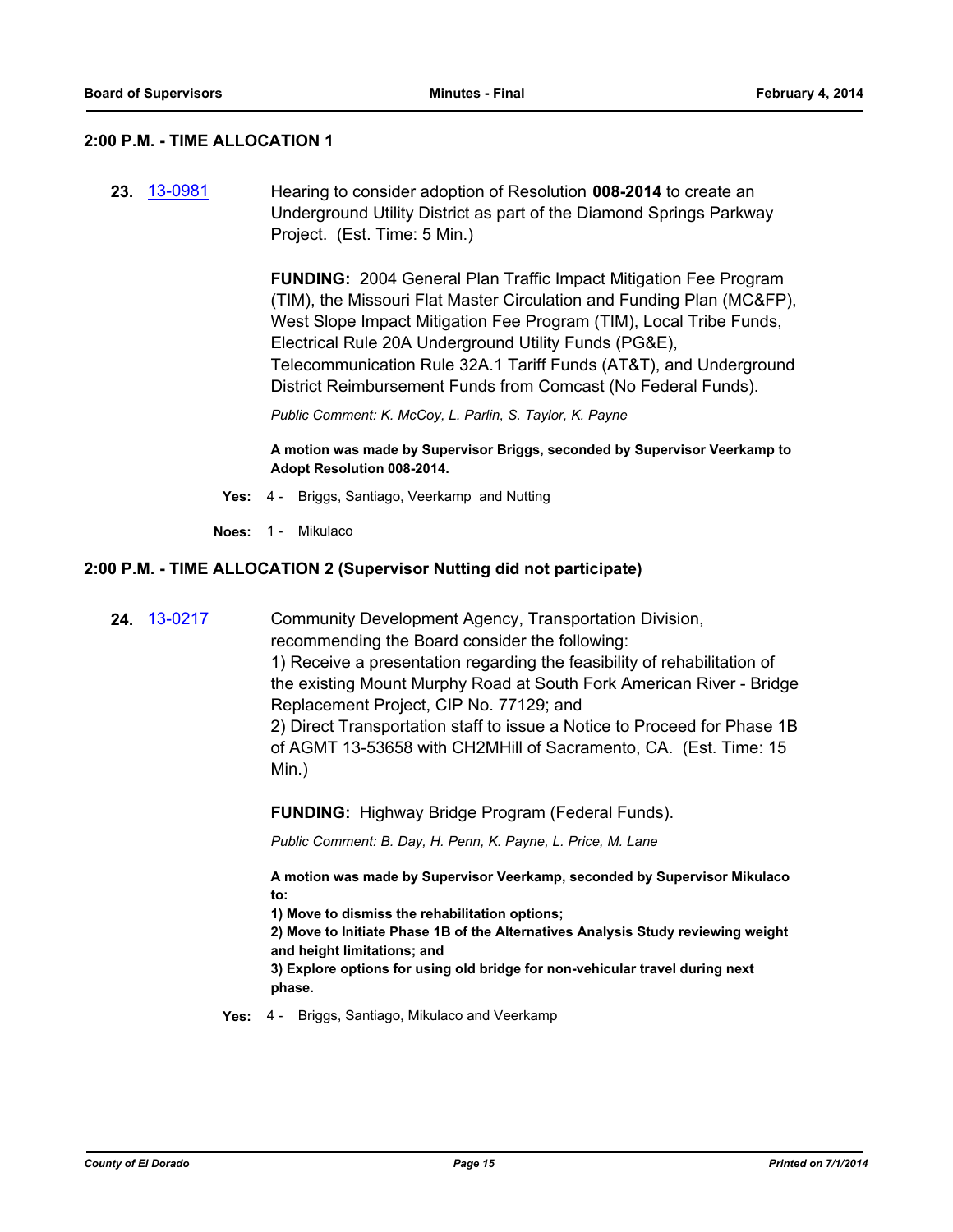**25. 14-0071** Community Development Agency, Transportation Division, recommending the Board consider the following: 1) Receive a presentation regarding the recommended roadway alignment for the Bucks Bar Road at the North Fork Cosumnes River - Bridge Rehabilitation Project, CIP No. 77116; and 2) Direct staff to continue with project environmental and design work utilizing the recommended roadway alignment. (Est. Time: 15 Min.)

> **FUNDING:** Highway Bridge Program and Regional Surface Transportation Program Exchange Funds (Federal Funds).

*Public Comment: C. Smith, S. Jones, D. Wright, R. Rossi, K. Payne, M. Lane, S. Price, W. Nagel*

**A motion was made by Supervisor Briggs, seconded by Supervisor Veerkamp to:**

**1) Receive and file the presentation;**

**2) Direct staff to meet with funding agencies for consideration of a design exception for a less than 40 mile per hour bridge while the bridge remains open to traffic, and**

**3) Report back to the Board with an update.**

**Yes:** 3 - Briggs, Santiago and Veerkamp

**Noes:** 1 - Mikulaco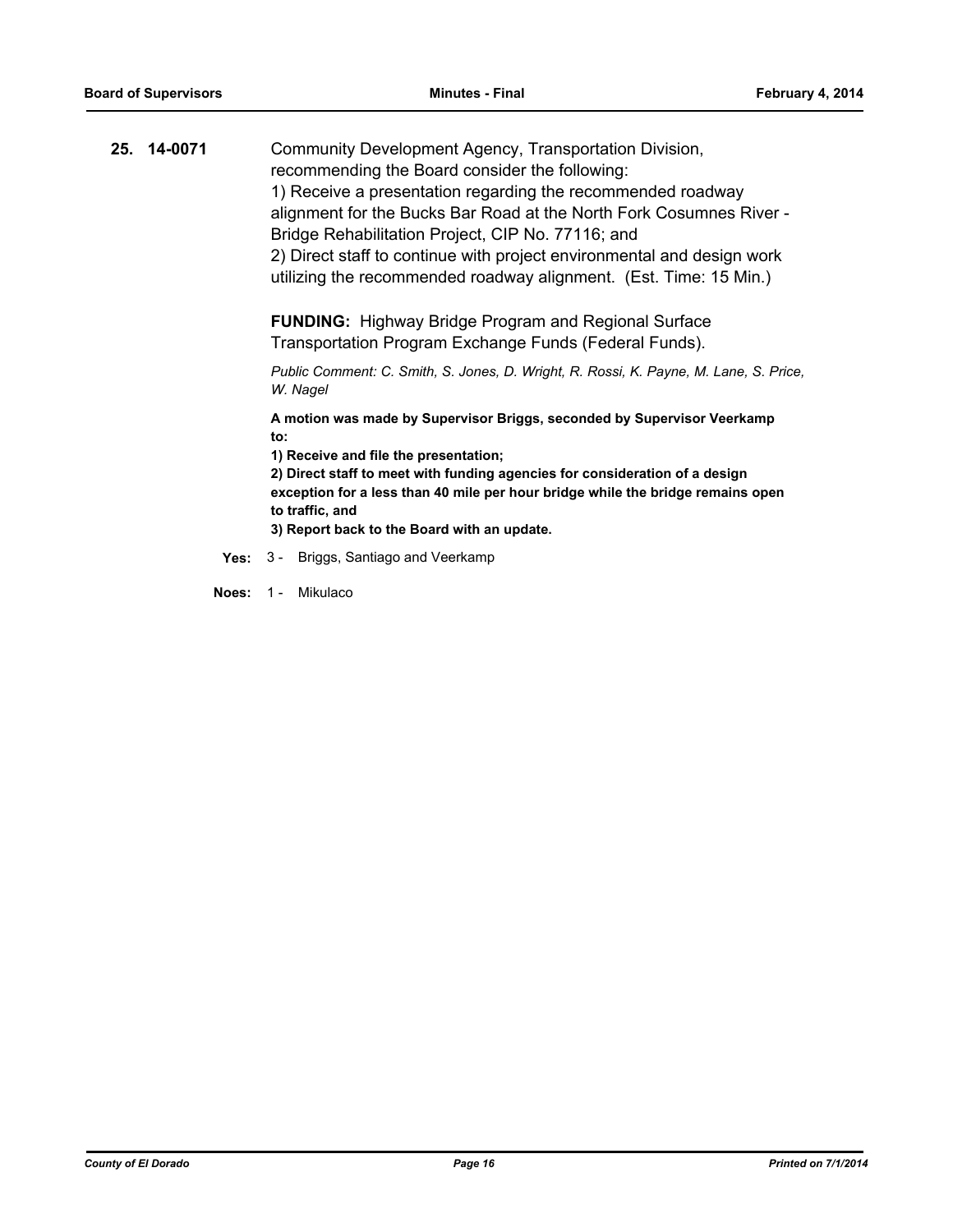#### **ITEMS TO/FROM SUPERVISORS**

**Supervisor Mikulaco reported that he went down and voted as directed at the meeting of the Sacramento Placerville Transportation Corridor Joint Powers Authority Oversight Committee. There was a piece of information that came out that he felt was important to share. One of the programs they are doing is spraying along the Corridor to keep the weeds down because it is a safety issue. The Agricultural Commission asked that one of the agents not be included in El Dorado County and Supervisor Mikulaco agreed with this.** 

**Supervisor Veerkamp wanted to make sure everyone knew there was a meeting at El Dorado Irrigation District tonight at 6:00 p.m. to discuss the drought, water conservation measures and the potential of a 15% surcharge on water usage. He would like to adjourn tonight's meeting in honor of Skip Kelly. Skip Kelly was a partner with Carter Kelly, who passed away last week. He was a great community member, good person, and did a lot of work for the school district.** 

**Supervisor Briggs spoke of working and developing the Child Protective Unit in this County that brings in all the users and people who work with Child Protective Services, such as, the District Attorney, Probation, Mental Health, Public Health, Social Workers, etc. They had their third meeting last week. It is a small group of about eight or nine people. It is designed to be that way, so people have the opportunity to have discussions. There have been some unfortunate incidents in the County recently regarding minor sex trafficking. There have been three cases in the last six months. Health and Human Services and Child Protective Services will be bringing a presentation to the Board.** 

**Supervisor Santiago announced that Tahoe Regional Planning Agency (TRPA) Governing Board met last week. The TRPA discussed the rolling out of the Regional Plan Implementation Committee and the Meyers Area Plan. This has a lot of support in the community, although there are some individuals that would like to put additional restrictions in the Plan. The TRPA was successful in obtaining Strategic Growth Council grants for the Tahoe Basin. They are now moving into round three of developing sustainability principals for environmental, economic and social sustainability. These principals are being implemented throughout the Basin in order to help the economy, environment and community.**

#### **ADJOURNED AT 5:50 P.M. IN HONOR OF SKIP KELLY.**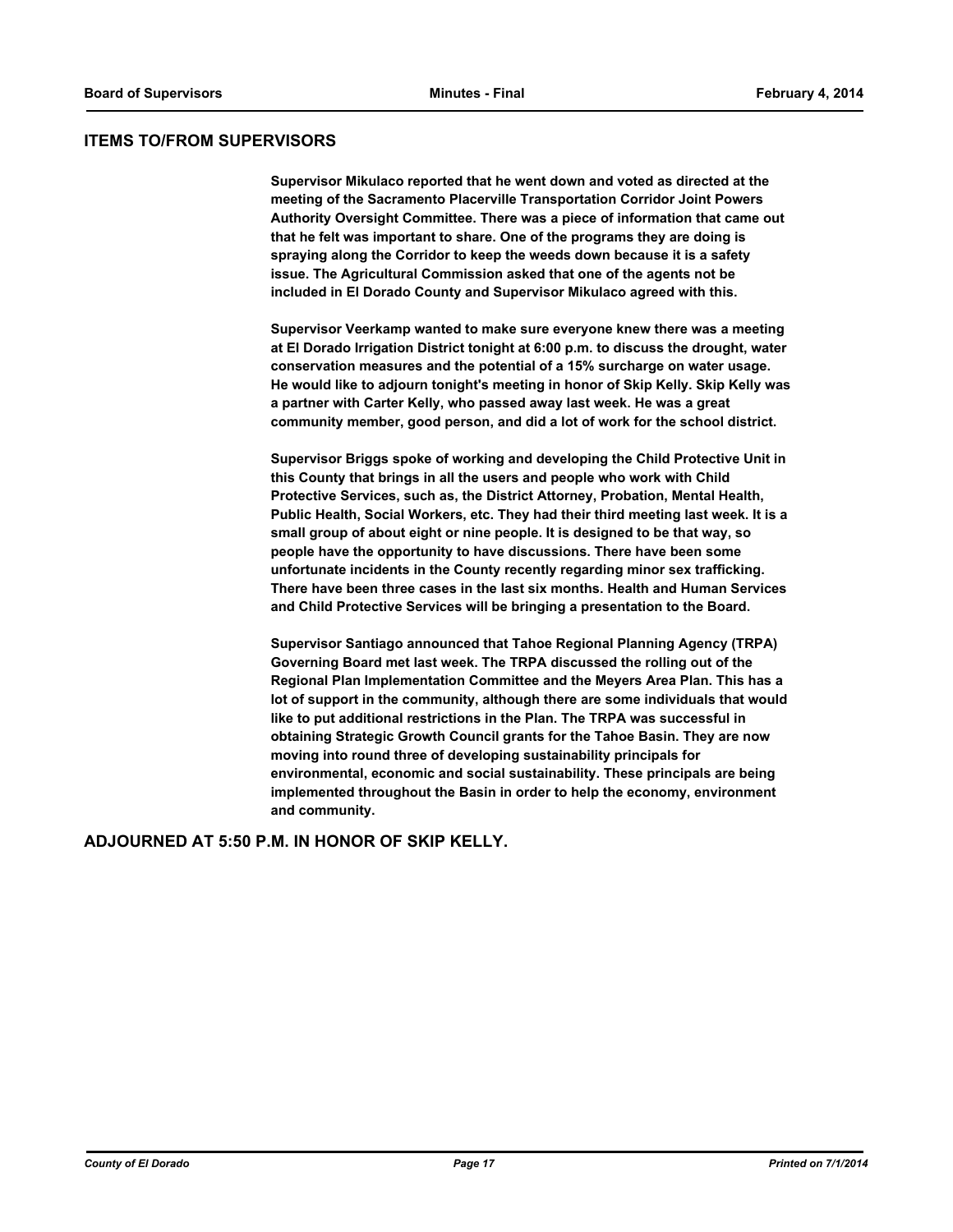### **CLOSED SESSION**

# **26.** [14-0199](http://eldorado.legistar.com/gateway.aspx?m=l&id=/matter.aspx?key=17684) **Pursuant to Government Code Section 54957.6 - Conference with Labor Negotiator**: County Negotiator: Director of Human Resources and/or designee, and Jack Hughes of Liebert, Cassidy, Whitmore. Operating Engineers Local No. 3 representing employees in the Trades & Crafts, Probation, and Corrections Bargaining Units; Deputy Sheriffs Association representing employees in the Law Enforcement Unit; El Dorado County Criminal Attorney Association; El Dorado County Deputy County Counsel Association; El Dorado County Managers Association; El Dorado County Law Enforcement Managers Association; and Unrepresented Employees. (Est. Time: 1 Hr.) **No Action Reported. Supervisor Nutting did not participate. 27.** [14-0213](http://eldorado.legistar.com/gateway.aspx?m=l&id=/matter.aspx?key=17698) **Pursuant to Government Code Section 54957- Public Employee Performance Evaluation.** Title: Director of Health & Human Services Agency. (Est. Time: 20 Min.) **No Action Reported. 28.** [14-0218](http://eldorado.legistar.com/gateway.aspx?m=l&id=/matter.aspx?key=17703) **Pursuant to Government Code Section 54957- Public Employee**

**Performance Evaluation.** Title: Public Defender. (Est. Time: 20 Min.) **No Action Reported.**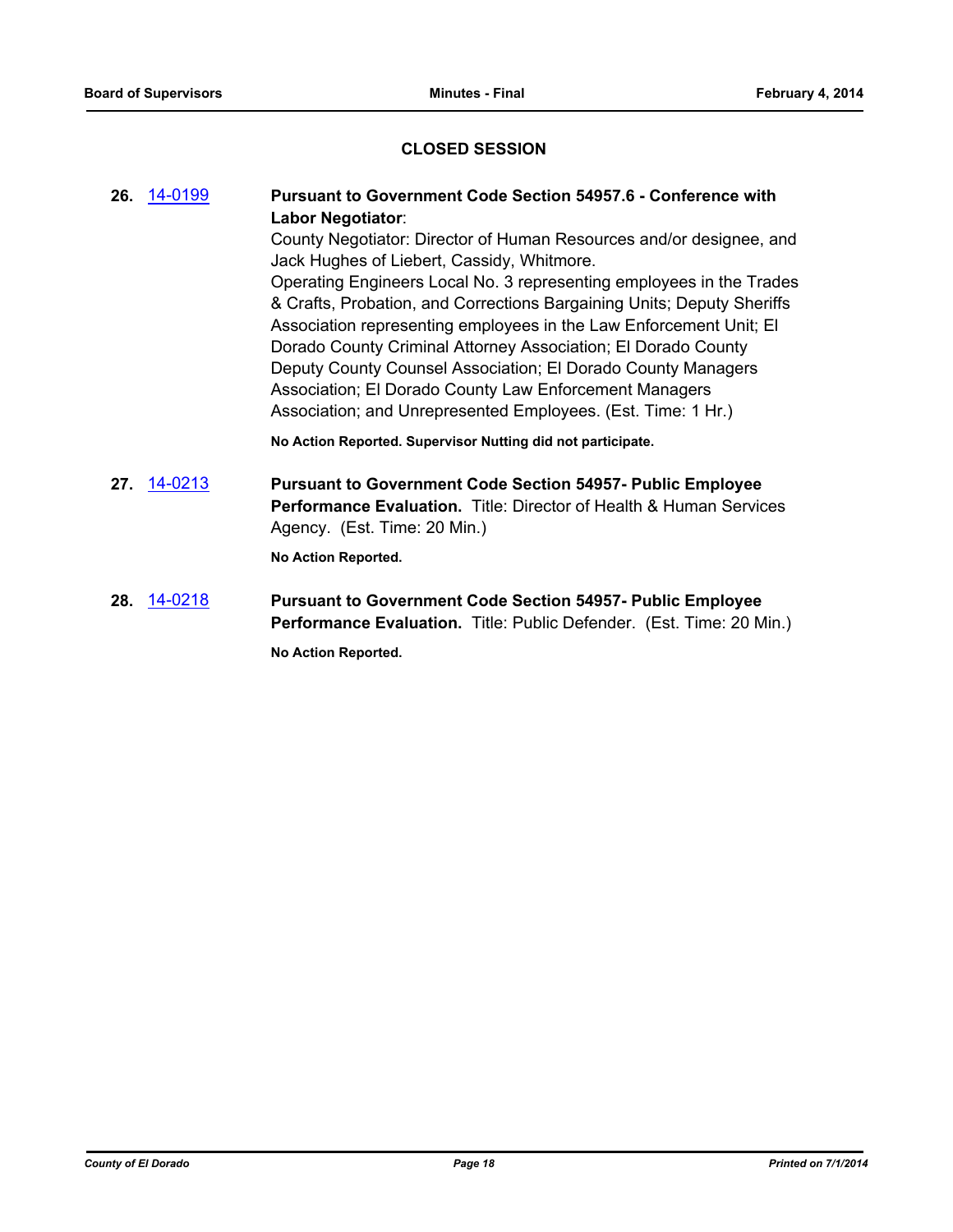On August 19, 2003, the Board adopted the following protocol: It is a requirement that all speakers, County staff and the public, when approaching the podium to make a visual, Power Point or transparencies presentation to the Board of Supervisors, must provide the Clerk with the appropriate number of hard copies of the presentation for Board members and the audience. Only those speakers that provide this required number of hard copies will be permitted to proceed with a visual presentation.

Persons interested in serving on any Board of Supervisors ADVISORY BOARD, COMMITTEE, OR COMMISSION are encouraged to complete an application form (available in the office of the Clerk of the Board of Supervisors, or online) and submit same to the board, committee or commission, to the County Department which supports the board, committee or commission, or to the Clerk of the Board of Supervisors.

VIDEO TAPES of regular, Tuesday Board of Supervisors meeting are BROADCAST ON CABLE TV as follows:

West Slope - Comcast - Channel 15, Wednesday at 1:00 P.M. (day after Tuesday meeting) and Tuesday at 7:00 A.M. (One week after previous Tuesday Meeting)